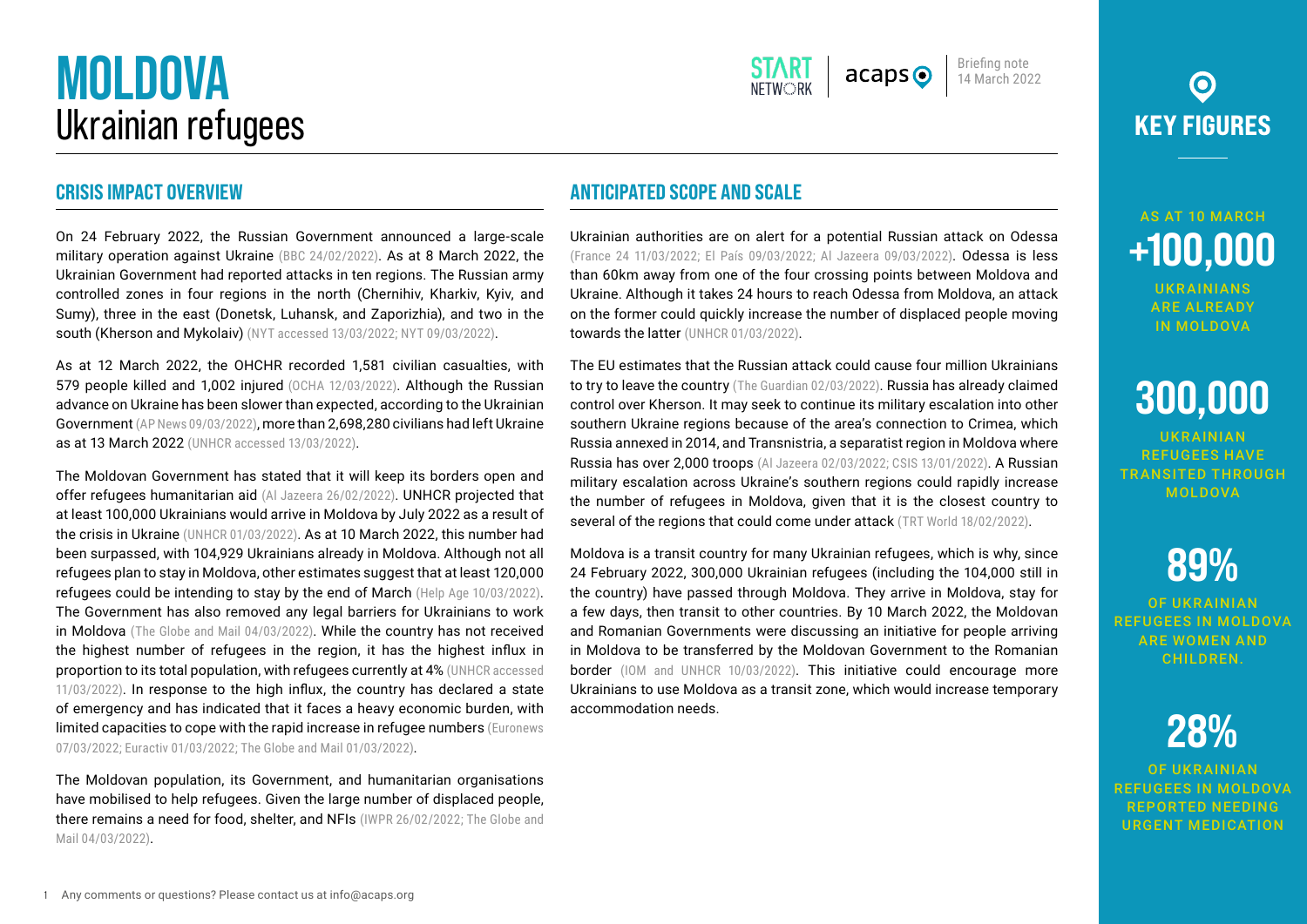#### **HUMANITARIAN CONSTRAINTS**

As at 9 March 2022, refugee centres established by Moldova were accessible to humanitarian workers. There were no major restrictions.

There are concerns about Moldova's security in case violence escalates in Transnistria, but there remain no indications of escalation so far ([Euronews 07/03/2022;](https://www.euronews.com/my-europe/2022/03/07/moldova-faces-humanitarian-crisis-says-pm-needs-urgent-financial-aid) [Balkan Insight 25/02/2022](https://balkaninsight.com/2022/02/25/moldova-concerned-about-possible-attack-from-russian-backed-region/); [The Week 07/03/2022](https://www.theweek.co.uk/news/world-news/955946/is-moldova-next-on-russias-target-list); [New Eastern Europe 21/02/2022\)](https://neweasterneurope.eu/2022/02/21/could-transnistria-become-the-next-victim-of-russian-aggression/).

#### **SECTORAL NEEDS**

#### **Shelter and NFIs**

All refugees passing through Moldova need temporary shelter, whether they wish to remain in the country or transit to elsewhere ([RFE/RL 28/02/2022 and](https://moldova.europalibera.org/a/cum-%C3%AEi-%C3%AEnt%C3%A2mpin%C4%83m-pe-refugia%C8%9Bii-ucraineni-/31728596.html) [07/03/2022\)](https://moldova.europalibera.org/a/strategii-%C3%AEn-criza-refugia%C8%9Bilor-de-la-g%C4%83zduire-la-coridoare-verzi/31740394.html). As at 6 March 2022. the Moldovan Government had established 74 temporary shelters; 5,000 individuals (or 82% of their capacity) currently stay in these shelters. The remaining refugees are in hotels or other forms of paid temporary accommodation. The sites bordering Ukraine report the greatest needs, as people do not have sufficient transportation options to move to sites in the rest of the country. Shelters also report limited access to water and sanitation facilities ([UNHCR 07/03/2022\)](https://reliefweb.int/sites/reliefweb.int/files/resources/Ukraine%20Situation-Inter-Agency%20Update%20Moldova-7%20March%202022.pdf).

The Moldovan Government has already appealed for international assistance, anticipating that the high number of refugees may deplete available food, drinking water, and NFIs ([Euronews 07/03/2022](https://www.euronews.com/my-europe/2022/03/07/moldova-faces-humanitarian-crisis-says-pm-needs-urgent-financial-aid); [EC 28/02/2022](https://ec.europa.eu/commission/presscorner/detail/es/mex_22_1464); [G4 Media 02/03/2022](https://www.g4media.ro/moldova-solicita-ajutor-international-pentru-gestionarea-refugiatilor.html)). The Moldovan Government has also appealed to its own population for beds, quilts, blankets, clothes, and hygiene items, as it claims it does not have the capacity to care for the refugees ([Stiri pe surse 02/03/2022\)](https://www.stiripesurse.ro/produse-stranse-prin-platforma-ucraina-impreuna-ajutam-mai-mult-la-centrele-de-refugiati-din-moldova_2268585.html).

So far, at least half of Ukrainian refugee arrivals intend to only temporarily stay in Moldova, so temporary shelters are still sufficient to accommodate them [\(RFE/RL 28/02/2022;](https://moldova.europalibera.org/a/cum-%C3%AEi-%C3%AEnt%C3%A2mpin%C4%83m-pe-refugia%C8%9Bii-ucraineni-/31728596.html) UNHCR [07/03/2022\)](https://reliefweb.int/sites/reliefweb.int/files/resources/Ukraine%20Situation-Inter-Agency%20Update%20Moldova-7%20March%202022.pdf). On the other hand, if, as the UNHCR anticipates, a minimum of 100,000 Ukrainians seek Moldova as a final destination, reception capacity may struggle ([UNHCR 01/03/2022](https://data2.unhcr.org/en/documents/details/91114)).

#### **Protection**

89% of refugees in Moldova are women and children, partly because of the mass enlistment of men ages 18–60 in the Ukrainian military [\(UNHCR 07/03/2022;](https://reliefweb.int/sites/reliefweb.int/files/resources/Ukraine%20Situation-Inter-Agency%20Update%20Moldova-7%20March%202022.pdf) [Vox 02/03/2022](https://www.vox.com/22954721/ukraine-refugee-poland-moldova-europe)). This proportion creates the risk of increased gender-based violence and special protection needs for pregnant refugee women, particularly those giving birth soon ([UNFPA accessed 13/03/2022\)](https://www.unfpa.org/ukraine-conflict). During mass displacement, the risk of sexual violence and exploitation considerably increases ([UNFPA](https://www.unfpa.org/news/ukraine-steadfast-tackling-gender-based-violence-despite-pandemic-related-increases)  [13/11/2020](https://www.unfpa.org/news/ukraine-steadfast-tackling-gender-based-violence-despite-pandemic-related-increases); [IRC 07/03/2022](https://www.rescue.org/press-release/over-15-million-people-flee-ukraine-women-and-children-increased-risk-exploitation-and); [Council of Europe 07/03/2022](https://www.coe.int/en/web/portal/-/war-in-ukraine-protecting-women-and-girls)). Some organisations have warned of the possibility of sexual violence being used as a weapon of war, which would require countries receiving refugees to provide mental healthcare for abused women during flight ([The Workers](https://www.theworkersrights.com/sexual-violence-as-weapon-of-war-to-rise-after-the-russian-invasion-of-ukraine-campaigners-warn/)  [Rights 27/02/2022](https://www.theworkersrights.com/sexual-violence-as-weapon-of-war-to-rise-after-the-russian-invasion-of-ukraine-campaigners-warn/)). There are also reports of unaccompanied children crossing from Ukraine ([Vox 03/03/2022](https://www.vox.com/22954721/ukraine-refugee-poland-moldova-europe); [HotNews 01/03/2022\)](https://www.hotnews.ro/stiri-meetyourmep-25401307-victor-negrescu-europarlamentar-uniunea-europeana-trebui-creeze-coridor-umanitar-urgenta-pentru-familiile-copii-orfanii-copiii-neinsotiti-parinti.htm). Unaccompanied children are more likely to be victims of violence and sexual and labour exploitation. They often have limited access to healthcare and education as well ([FRA 09/12/2021\)](https://fra.europa.eu/en/news/2021/better-protection-unaccompanied-migrant-children).

#### **Health and WASH**

Around 28% of Ukrainian refugees in Moldova have reported needing urgent medication for pre-existing medical conditions, such as diabetes, cardiovascular problems, and muscle pain. 19% of refugees have reported needing urgent medical assistance [\(Help Age 10/03/2022\)](https://reliefweb.int/sites/reliefweb.int/files/resources/Rapid%20Needs%20of%20Older%20Refugees%20in%20Moldova%20-%2010-03-22%20-%203-Pager.pdf). Moldova has reported not having enough medical staff in the country to cope with the wave of refugees ([ITV 11/03/2022\)](https://www.itv.com/news/2022-03-11/moldova-close-to-breaking-point-as-ukrainian-refugees-arrive-fleeing-war). 25% of refugees have reported not having access to hygiene items, such as soap, shampoo, and toothbrushes ([Help Age 10/03/2022](https://reliefweb.int/sites/reliefweb.int/files/resources/Rapid%20Needs%20of%20Older%20Refugees%20in%20Moldova%20-%2010-03-22%20-%203-Pager.pdf)). Overcrowding in shelters can spread diseases and further strain the health system ([UNHCR 07/03/2022](https://reliefweb.int/sites/reliefweb.int/files/resources/Ukraine%20Situation-Inter-Agency%20Update%20Moldova-7%20March%202022.pdf)).